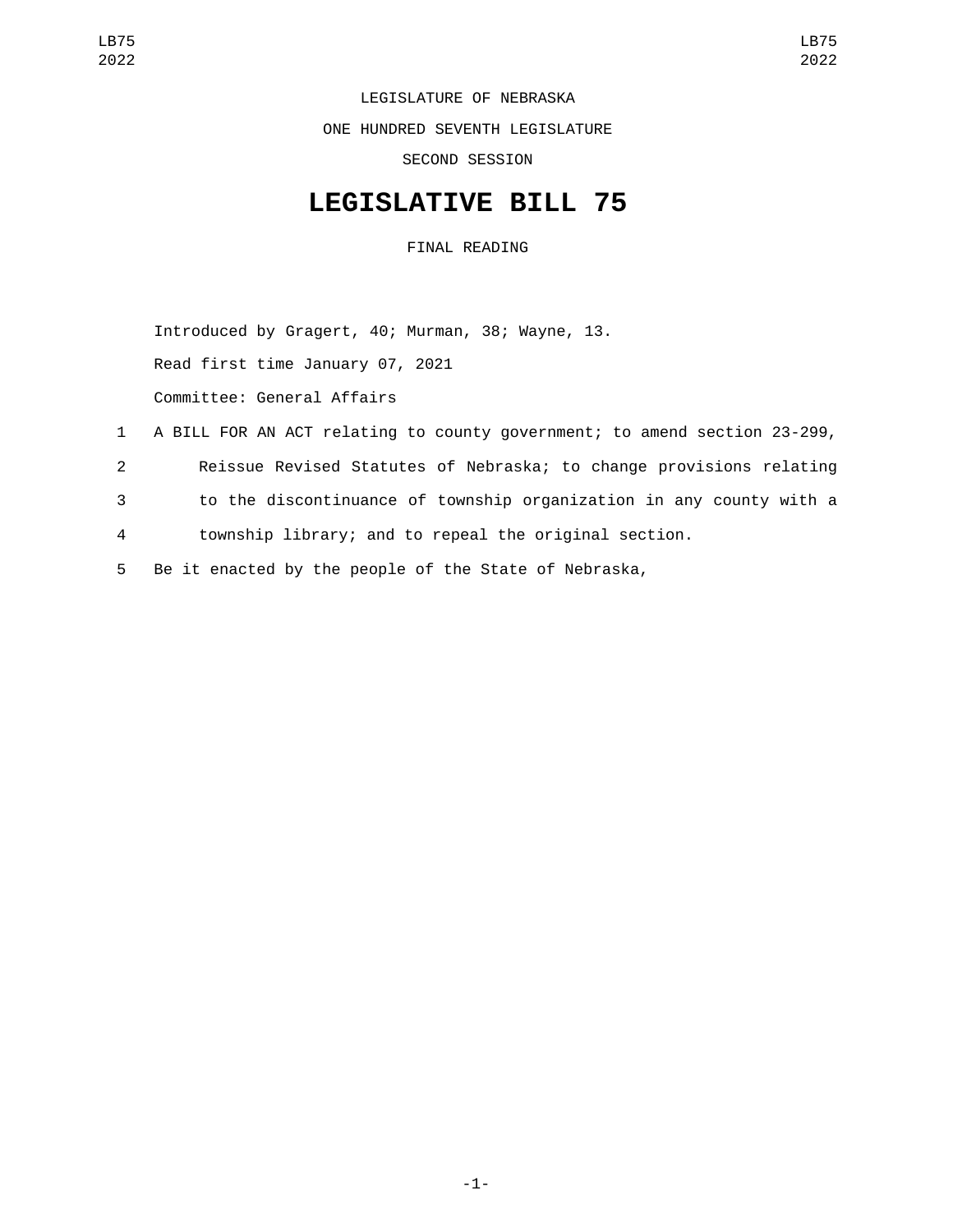LB75 

 Section 1. Section 23-299, Reissue Revised Statutes of Nebraska, is 2 amended to read:

 23-299 (1) If When township organization is discontinued in any county, the town clerk in each town in such county, as soon as the county board of commissioners is qualified pursuant to section 23-297, shall deposit with the county clerk of the county all town records, papers, and documents pertaining to the affairs of such town and certify to the county clerk the amount of indebtedness of such town outstanding at the time of such discontinuance. The county board shall have full and complete power to settle all the unfinished business of the town as fully as might have been done by the town itself and to dispose of any and all property belonging to such town, the proceeds of which, after paying all indebtedness, shall be disposed of by the county board for the benefit of the taxable inhabitants thereof by such board crediting all unexpended balances of the town to the district road fund and in no other manner. The county board, at such time as provided by law, shall levy a tax upon the taxable property of such town to pay any unliquidated indebtedness it 18 may have outstanding.

 (2) If township organization is discontinued in any county with a township library, the county board shall hold a public hearing to determine if the township library shall (a) be disposed of, (b) merge with a city, village, or county library, or (c) continue operation. Such public hearing shall occur within one year after voters have approved the 24 discontinuance of township organization. Notice of such hearing shall be published for two consecutive weeks in a newspaper of general circulation in the county. At the same time notice is first published, the county board shall provide notice of such hearing to the Nebraska Library Commission and the regional library system for the region in which the 29 township library is located. No later than sixty days following such hearing, the county board shall adopt a resolution stating the disposition of the library and the effective date of such disposition